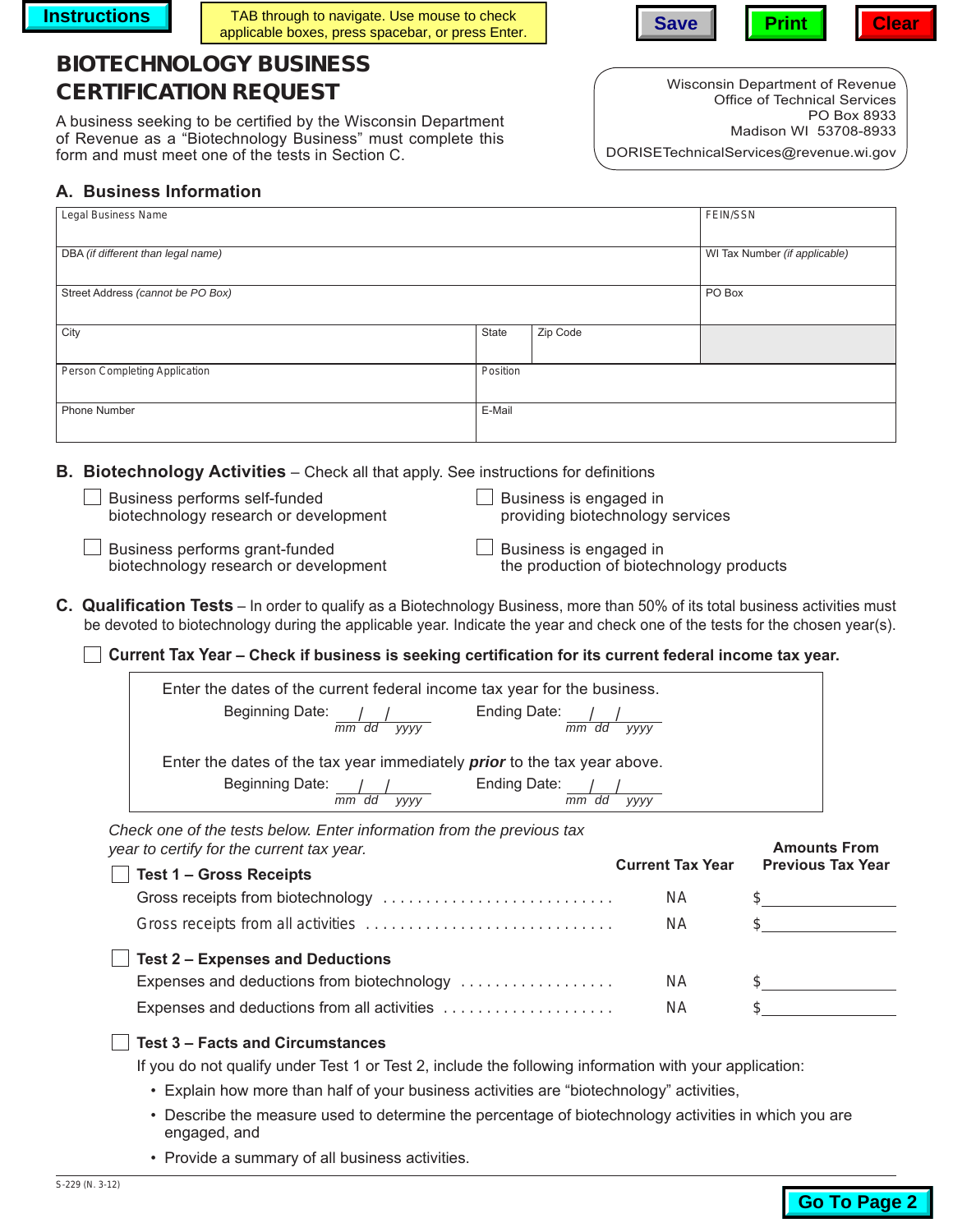## **C. Qualification Tests** – Cont'd.

| Enter the dates of the tax federal tax year for which the business is seeking certification.<br>Ending Date: $\frac{1}{mn} \frac{1}{dd} \frac{1}{yyyy}$<br>Beginning Date: / /<br>$\overline{mm}$ dd yyyy |                                                           |
|-----------------------------------------------------------------------------------------------------------------------------------------------------------------------------------------------------------|-----------------------------------------------------------|
| Check one of the tests below and complete requested information.<br><b>Test 1 - Gross Receipts</b>                                                                                                        | <b>Amounts From</b><br><b>Tax Year to</b><br>be Certified |
|                                                                                                                                                                                                           |                                                           |
|                                                                                                                                                                                                           |                                                           |
|                                                                                                                                                                                                           |                                                           |
| <b>Test 2 - Expenses and Deductions</b>                                                                                                                                                                   |                                                           |
| Expenses and deductions from biotechnology \$                                                                                                                                                             |                                                           |
| Expenses and deductions from all activities \$                                                                                                                                                            |                                                           |
| <b>Test 3 - Facts and Circumstances</b>                                                                                                                                                                   |                                                           |
| If you do not qualify under test 1 or test 2, include with your application the following information:                                                                                                    |                                                           |
| • Explain how more than half of your business activities are "biotechnology" activities,                                                                                                                  |                                                           |
| • Describe the measure used to determine the percentage of biotechnology activities in which you are<br>engaged, and                                                                                      |                                                           |
| • Provide a summary of all business activities.                                                                                                                                                           |                                                           |
| <b>Signature</b>                                                                                                                                                                                          |                                                           |

*I hereby certify that this return, including any accompanying schedules and statements, has been examined by me and to the best of my knowledge and belief is true, correct, and complete.*

| <b>Print Name</b> | Signature | Date |
|-------------------|-----------|------|
|                   |           |      |
|                   |           |      |
|                   |           |      |

## **Instructions**

Sales and use tax exemptions are provided for certain purchases by a business that raises animals that are sold to a "Biotechnology Business" that will use the animals in qualified research or manufacturing.

A business seeking to be certified by the Wisconsin Department of Revenue as a "Biotechnology Business," must complete this form.

#### **A. Business Information**

**D. Signature**

Enter the business information.

**"Business"** includes any activity engaged in by any person or caused to be engaged in by any person with the object of gain, benefit, or advantage, either direct or indirect.

**"Person"** includes any natural person, firm, partnership, limited liability company, joint venture, joint stock company, association, public or private corporation, the United States, the state, including any unit or division of the state, any county, city, village, town, municipal utility, municipal power district or other governmental unit, cooperative, unincorporated cooperative association, estate, trust, receiver, personal

| For Department Use Only   |                           |  |
|---------------------------|---------------------------|--|
| Date Application Received | Date Certification Issued |  |
|                           |                           |  |
| $\cdots$                  |                           |  |

representative, any other fiduciary, any other legal entity, and any representative appointed by order of any court or otherwise acting on behalf of others.

**Note 1:** A single-owner entity that is disregarded for Wisconsin income/franchise tax purposes is disregarded for Wisconsin sales and use tax purposes. A disregarded entity may not apply for certification as a biotechnology business. Instead, the owner that reports gross receipts for income tax purposes must compete this form.

**Note 2:** A business reporting on a consolidated return for federal income tax purposes, or reporting on a combined return for state purposes, must use its own information for its tax year, and not the group's information.

## **B. Biotechnology Activities**

**"Animals"** include bacteria, viruses, and other microorganisms.

**"Biotechnology"** means the application of biotechnologies, including recombinant deoxyribonucleic acid techniques, biochemistry, molecular and cellular biology, genetics, genetic engineering, biological cell fusion, and other bioprocesses, that use living organisms or parts of an organism to produce or modify products to improve plants or animals or improve animal health, develop microorganisms for specific uses,